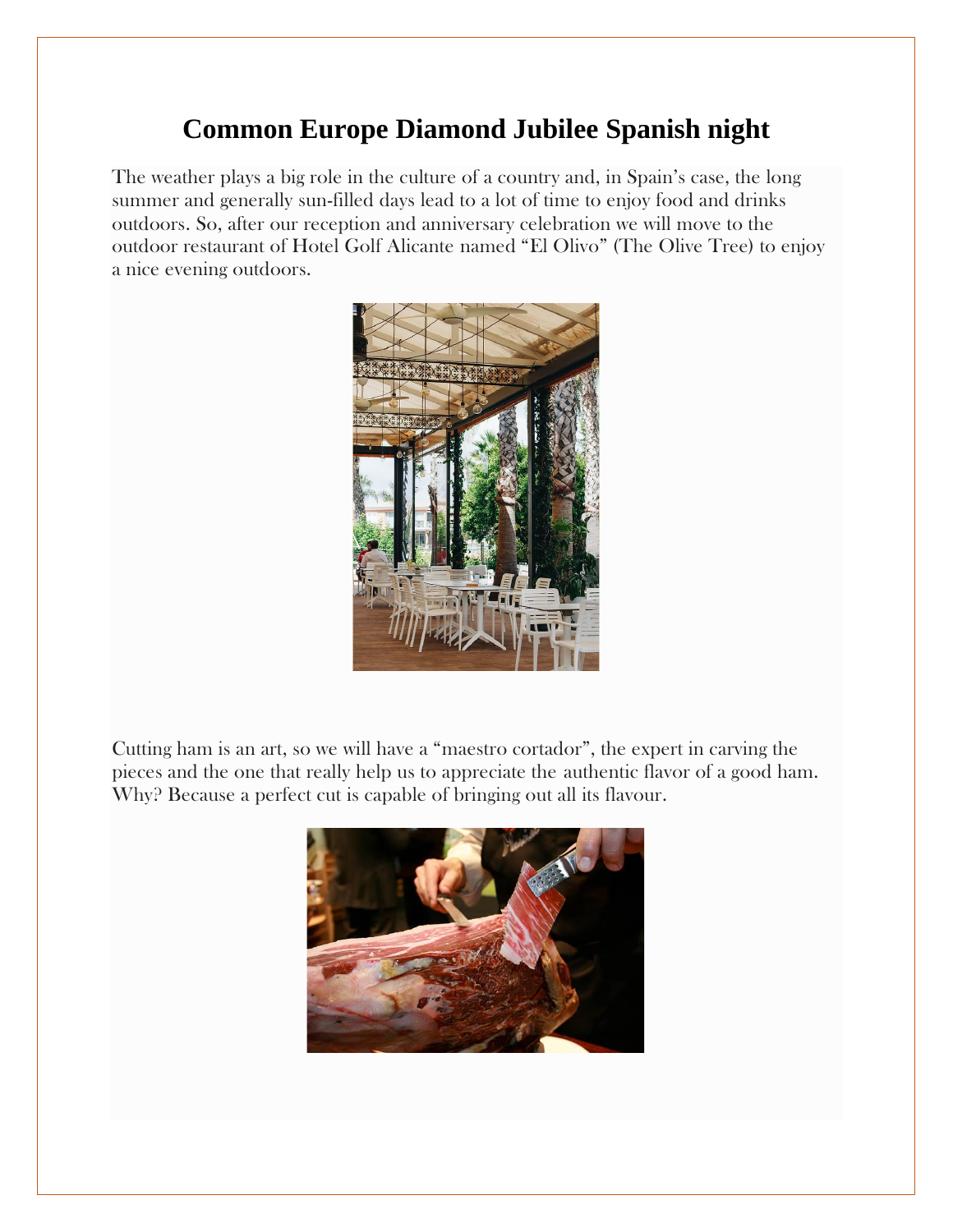As this is a special celebration you will want to remember it with your colleagues and friends taking pictures in our Photobooth. Ask our IBMers and other experts to take a picture with you (formal or with a funny costume) that the entertainment crew will provide.

As we said: eating outside is part of the Spanish culture, so we will enjoy a delicious dinner in the hotel pool area.

We will have a DJ to have background music during all the venue but with a volume that will allow having conversations because networking and business is a very important part of the CEC.

At 22:00h will have a flamenco show: with live music and dancing. Be ready to join the dancers at the end of the show. Many of us are wondering how good the dancing skills of our Rochester guests are.



As we are in Comunidad Valenciana, the home of "Las Fallas" and "Las hogueras de San Juan" the night will end with fireworks that will cascade between the big banners of Common Europe and our Diamond Jubilee sponsor ARCAD.